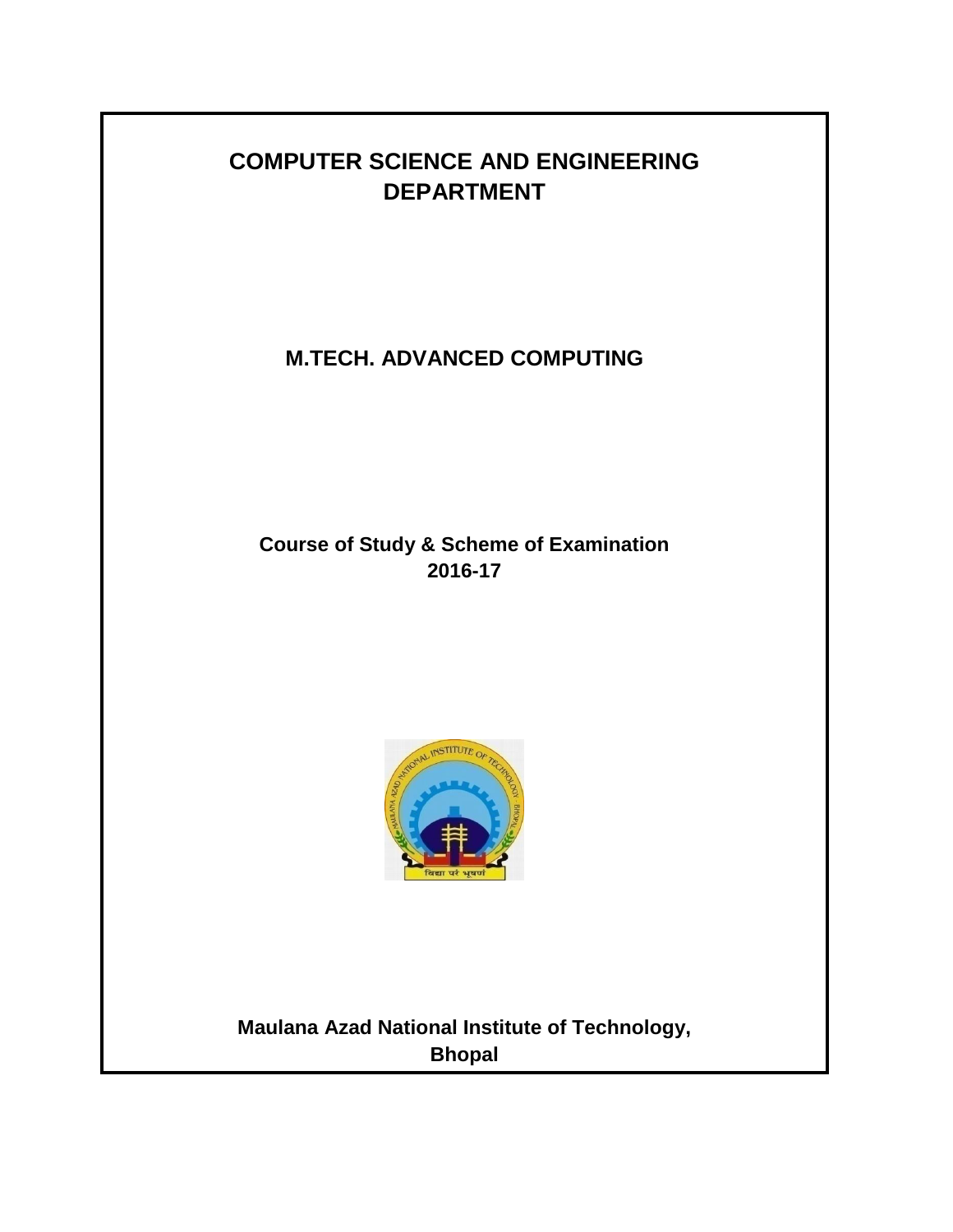# **SCHEME M.Tech (Advance Computing)** *First Semester*

| Course number   | <b>Subject</b>                                  | <b>Schemes of</b><br><b>Studies Periods</b><br>per week | <b>Credits</b>  |                |
|-----------------|-------------------------------------------------|---------------------------------------------------------|-----------------|----------------|
|                 |                                                 |                                                         | P               |                |
| AC511           | Mathematical foundations of Computer<br>Science | 3                                                       |                 | 3              |
| AC512           | <b>Advanced Data Structures</b>                 | 3                                                       |                 | 3              |
| AC513           | <b>Advanced Computer Architecture</b>           | 3                                                       |                 | 3              |
| AC 531 - AC 538 | Elective 1                                      | 3                                                       |                 | 3              |
| AC 531 - AC 538 | Elective 2                                      | 3                                                       |                 | 3              |
| AC 551-AC 555   | Open Elective 1                                 | 3                                                       |                 | 3              |
| AC514           | Laboratory 1 (Advanced Data<br>Structures)      |                                                         | 2               |                |
| AC515           | Laboratory 2 (Based on Elective)                |                                                         | 2               |                |
| AC516           | Seminar 1                                       |                                                         | 4               | $\mathfrak{p}$ |
|                 |                                                 |                                                         | Total credit 22 |                |

# *Second Semester*

| Course number           | Subject                                                        |        | <b>Schemes of</b><br><b>Studies Periods</b><br>per week |                |                 |  |
|-------------------------|----------------------------------------------------------------|--------|---------------------------------------------------------|----------------|-----------------|--|
|                         |                                                                | P<br>3 |                                                         |                |                 |  |
| AC521                   | <b>High Performance Scientific</b><br>Computing                |        |                                                         |                | 3               |  |
| AC522                   | <b>Graph Theory and Algorithms</b>                             | 3      |                                                         |                | 3               |  |
| AC523                   | <b>Soft Computing</b>                                          | 3      |                                                         |                | 3               |  |
| AC 541-AC548            | Elective 3                                                     | 3      |                                                         |                | 3               |  |
| AC 541-AC548<br>Hum XXX | Elective 4                                                     | 3      |                                                         |                | 3               |  |
| AC 556-AC560            | Open Elective 2                                                | 3      |                                                         |                | 3               |  |
| AC524                   | Laboratory 3 (High Performance<br><b>Scientific Computing)</b> |        |                                                         | $\overline{2}$ |                 |  |
| AC525                   | Laboratory 4 (Based on Elective)                               |        |                                                         | 2              |                 |  |
| AC526                   | Seminar 2                                                      |        |                                                         | 4-             | $\overline{2}$  |  |
|                         |                                                                |        |                                                         |                | Total credit 22 |  |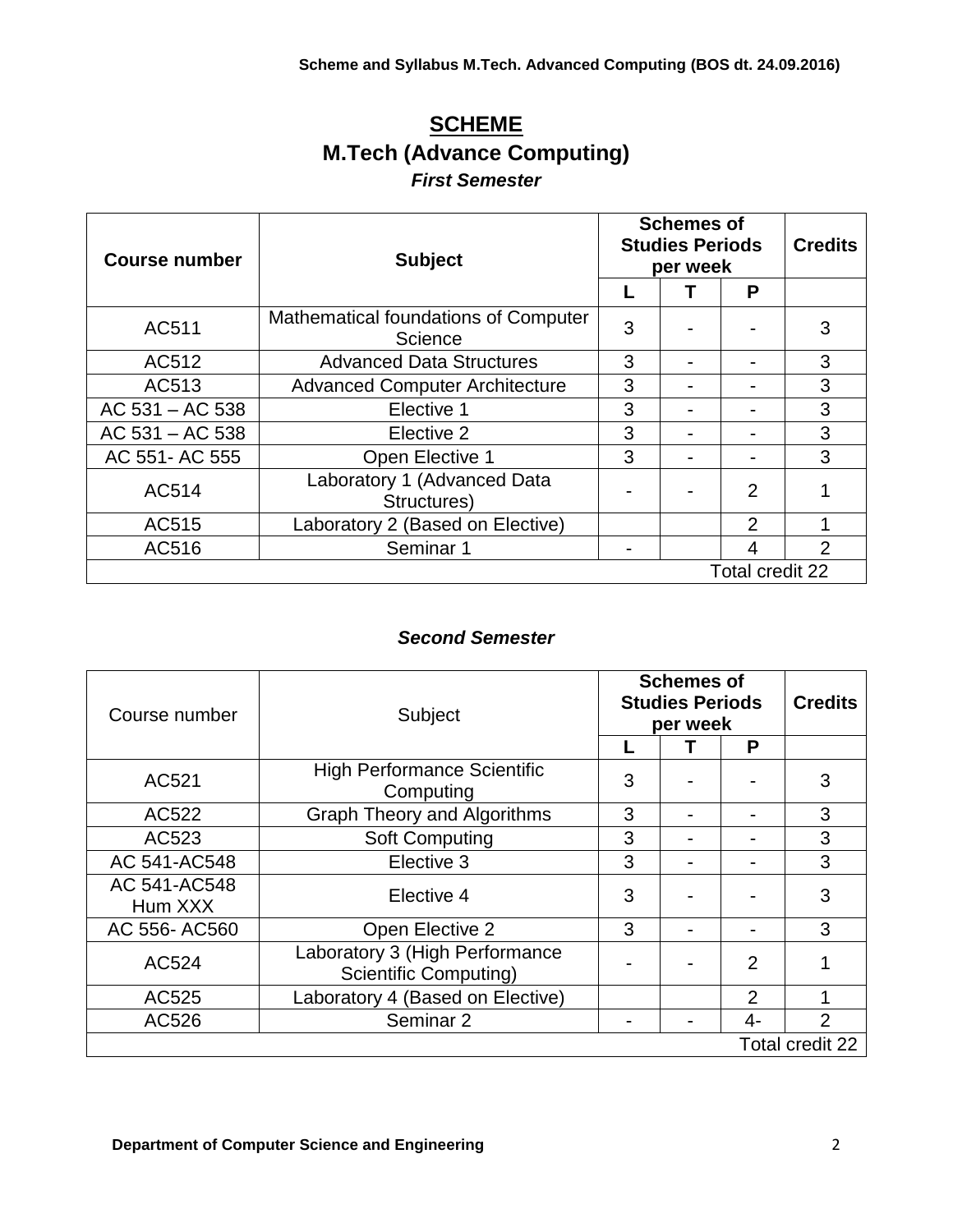| <b>Course Number</b> |                          | <b>Course Number</b> |                              |
|----------------------|--------------------------|----------------------|------------------------------|
| Elective $-1/2$      | Elective 1 & 2           | Elective - 3/4       | Elective 3 & 4               |
| $Sem - I$            |                          | Sem - II             |                              |
| AC 531               | Data Mining And          | AC 541               | <b>Advanced Software</b>     |
|                      | Warehousing              |                      | Engineering                  |
| AC 532               | Computer and             | AC 542               | Cryptography                 |
|                      | <b>Network Security</b>  |                      |                              |
| AC 533               | <b>Advanced Computer</b> | AC 543               | Simulation and               |
|                      | <b>Networks</b>          |                      | Modelling                    |
| AC 534               | <b>Operating System</b>  | AC 544               | <b>Distributed Database</b>  |
|                      | Design                   |                      |                              |
| AC 535               | <b>Wireless Network</b>  | AC 545               | Web search and               |
|                      |                          |                      | <b>Information Retrieval</b> |
| AC 536               | Stochastic Process &     | AC 546               | Parallel Algorithm           |
|                      | Query Theory             |                      |                              |
| AC 537               | Steganography and        | AC 547               | <b>Embedded System</b>       |
|                      | Digital Watermarking     |                      |                              |
| AC 538               | Natural Language         | AC 548               | Randomized                   |
|                      | Processing               |                      | Algorithms                   |
|                      |                          | <b>HUM XXX</b>       | Professional                 |
|                      |                          |                      | Communication                |

# **Departmental Elective**

# **Open Elective**

| <b>Course number</b><br><b>Open Elective-1</b><br>Sem-I | <b>Open Elective 1</b>    | <b>Course number</b><br><b>OpenElective-2</b><br>Sem-II | <b>Open Elective 2</b>      |
|---------------------------------------------------------|---------------------------|---------------------------------------------------------|-----------------------------|
| AC551                                                   | <b>Distributed</b>        | AC556                                                   | <b>Cloud Computing</b>      |
|                                                         | Computing                 |                                                         |                             |
| AC552                                                   | <b>Information Theory</b> | AC557                                                   | Digital Image               |
|                                                         | and Coding                |                                                         | Processing                  |
| AC553                                                   | Optimization              | AC558                                                   | <b>CAD of Digital</b>       |
|                                                         | <b>Techniques</b>         |                                                         | <b>Systems</b>              |
| AC554                                                   | <b>Biometrics</b>         | AC559                                                   | Object - Oriented           |
|                                                         |                           |                                                         | Design and Modeling         |
| AC555                                                   | <b>Cluster and Grid</b>   | AC 560                                                  | <b>Technical Foundation</b> |
|                                                         | Computing                 |                                                         | of E-commerce               |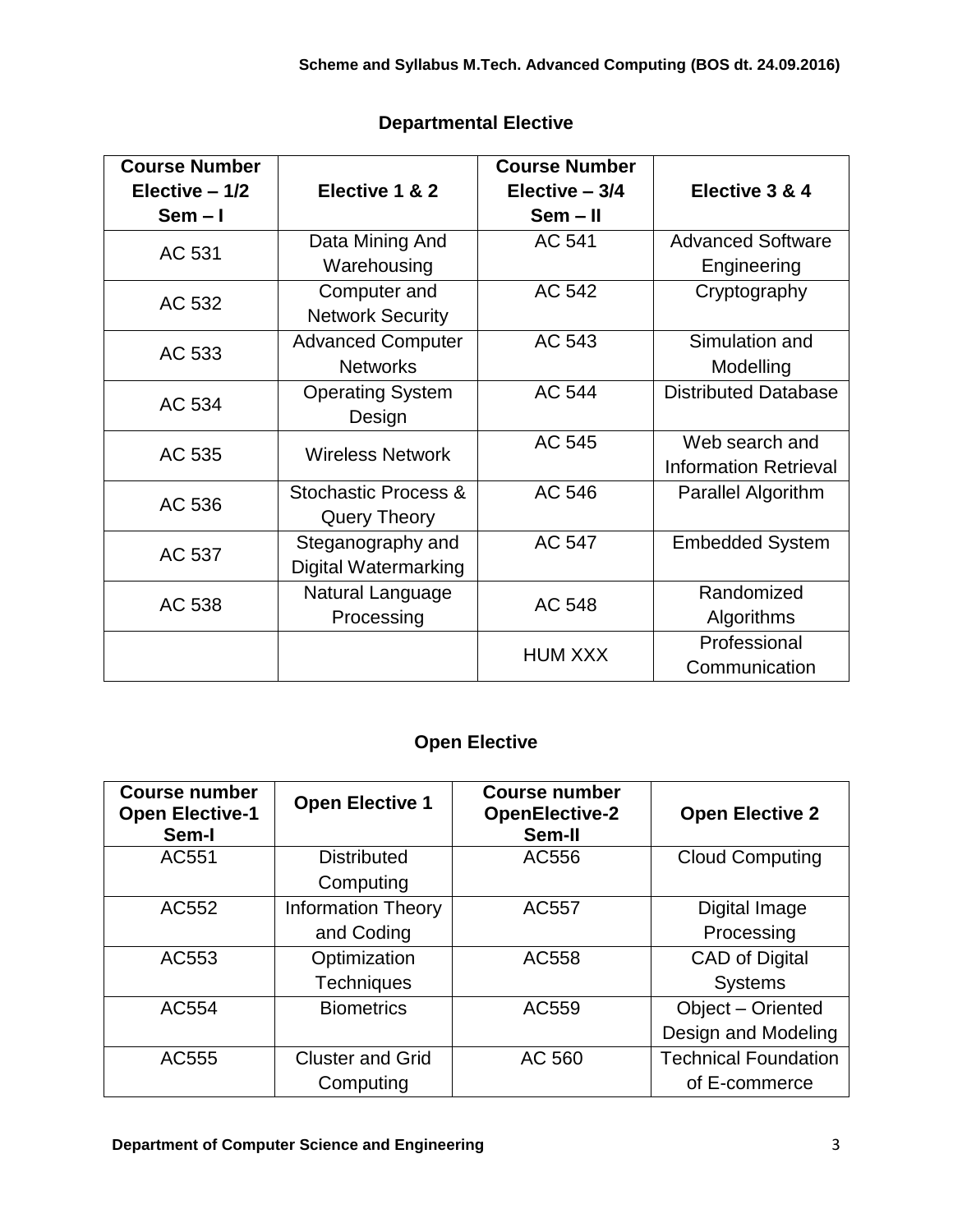| <b>Course</b><br>No. | <b>Subject</b>        | <b>Scheme of Studies</b><br><b>Periods</b><br>Per<br><b>Week</b> |   | No. of<br><b>Duration</b><br>of Theory<br>Paper |     | <b>Credits</b> |    |      | <b>Total</b> |    |
|----------------------|-----------------------|------------------------------------------------------------------|---|-------------------------------------------------|-----|----------------|----|------|--------------|----|
|                      |                       | L                                                                | Τ | P                                               | No. | <b>HR</b>      | L. | Tut. | Prac.        |    |
|                      | <b>Dissertation I</b> |                                                                  |   |                                                 |     |                |    |      | 23           | 23 |
|                      | <b>TOTAL</b>          |                                                                  |   |                                                 |     |                |    |      | 23           | 23 |

#### **Third Semester**

#### **Fourth Semester**

| <b>Course</b><br>No.                | <b>Subject</b>           | <b>Periods</b> | <b>Scheme of Studies</b> | <b>Per Week</b> | No. of<br><b>Duration</b><br>of Theory<br>Paper |           | <b>Credits</b> |      |       | <b>Total</b> |
|-------------------------------------|--------------------------|----------------|--------------------------|-----------------|-------------------------------------------------|-----------|----------------|------|-------|--------------|
|                                     |                          | L              | T                        | P               | No.                                             | <b>HR</b> | L.             | Tut. | Prac. |              |
|                                     | <b>Dissertation</b><br>Ш |                |                          |                 |                                                 |           |                |      | 23    | 23           |
|                                     | <b>TOTAL</b>             |                |                          |                 |                                                 |           |                |      | 23    | 23           |
| <b>GRAND TOTAL I TO IV SEMESTER</b> |                          |                |                          |                 |                                                 |           |                | 90   |       |              |

### **Details of Core and Electives Offered:**

| TOTAL NUMBER OF SUBJECTS OFFERED BY CSE | $= 33$ |  |
|-----------------------------------------|--------|--|
|                                         |        |  |

- NUMBER OF CORE SUBJECTS  $= 06$
- NUMBER OF ELECTIVE SUBJECTS  $= 04/17$
- NUMBER OF OPEN ELECTIVE SUBJECTS  $= 02/10$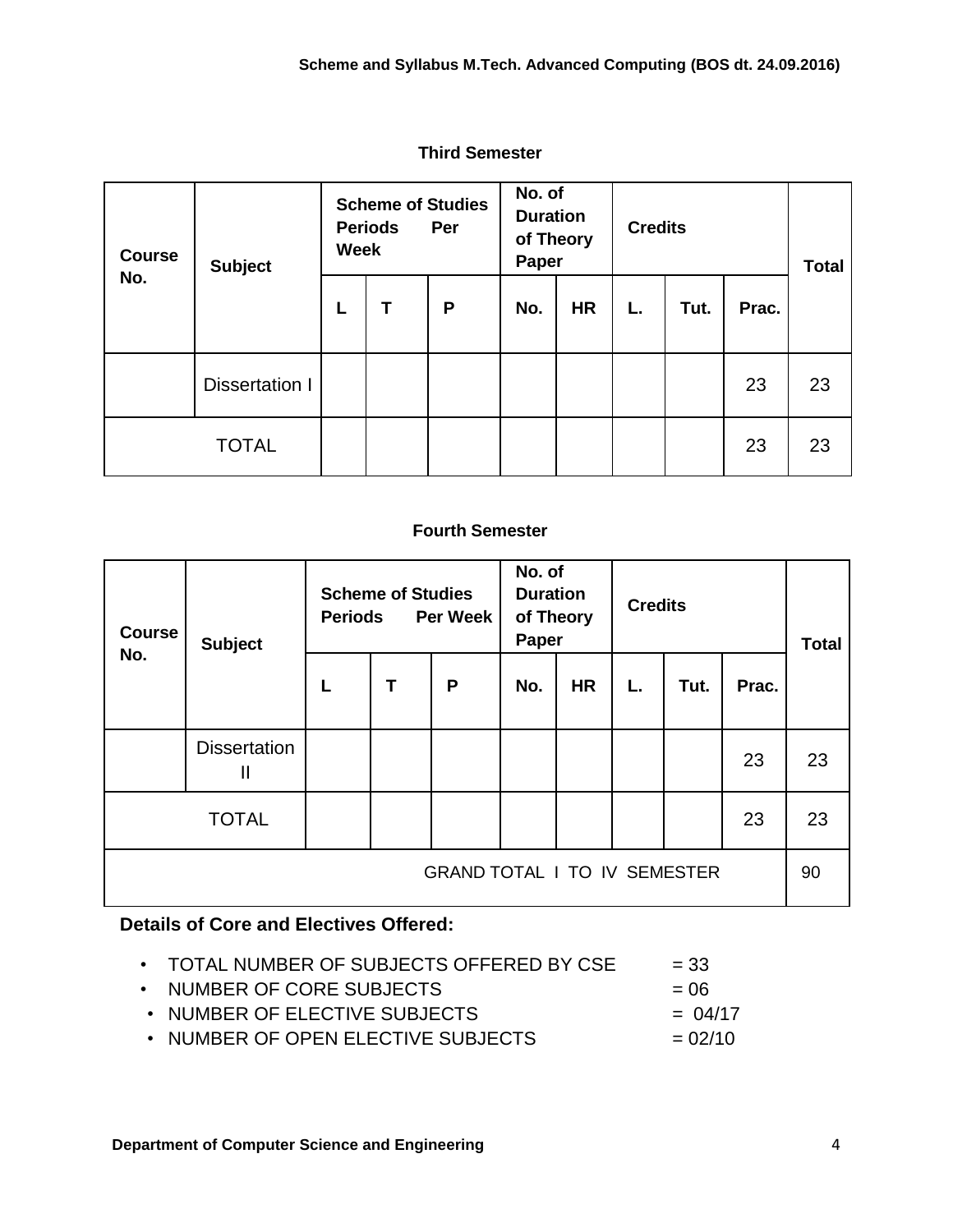# **SYLLABUS**

#### **AC511 MATHEMATICAL FOUNDATIONS OF COMPUTER SCIENCE**

Logic: Basics of propositional and first order logic, Completeness and compactness results;

TOC: Universal Turing Machines, undecidability, Rice's theorems for RE sets, Post machines, Basics of recursive function theory. Equivalence, Church's thesis, Computational complexity, Space and Time complexity of Turing Machines, Relationships, Savage's theorem, Complexity Classes, Complete problems, NP – completeness, Cook-Levin theorem.

#### **References:**

- 1. Introduction to Automata Theory, Languages and Computation, J. E. Hopcroft,
- J. D. Ullman.
- 2. First-Order Logic, Raymond M. Smullyan,
- 3. Structural Complexity, J.L. Balcazar, J. Diaz, J. Gabarro,

#### **AC512 ADVANCED DATA STRUCTURES**

Review of algorithm analysis, Optimal Binary search trees, Balanced binary search trees, Binary heaps, Advanced heap structures, Binomial heaps, Fibonacci heaps, Amortized analysis, Splay trees. Dictionaries, Disjoint set structures. Data Structures for External Memory, External sorting, String matching. Introduction to Randomized Data structures and algorithms.

#### **References:**

- 1. Introduction to algorithms, Cormen and Rivest.
- 2. Randomized algorithms, R.Motwani and P. Raghavan.

#### **AC513 ADVANCED COMPUTER ARCHITECTURE**

Pipeline processor principles and design, Instruction set architecture; Memory addressing; Instruction composition; Instruction-level parallelism. Hazards: dynamic scheduling, branch prediction; Memory hierarchy; Processor case studies; Multiprocessor introduction: Shared- memory architectures and their synchronisation and consistency issues, advanced multi-core topics; Transactional Memory; Interconnection networks.

- 1. Computer Architecture: A Quantitative Approach, J. L. Hennessy and D. A
- 2. Parallel Computer Architecture: A Hardware/Software Approach, David Culler, J.P. Singh and Anoop Gupta
- 3 Advanced Computer Architecture: Parallelism, Scalability, Programmability, Kai Hwang.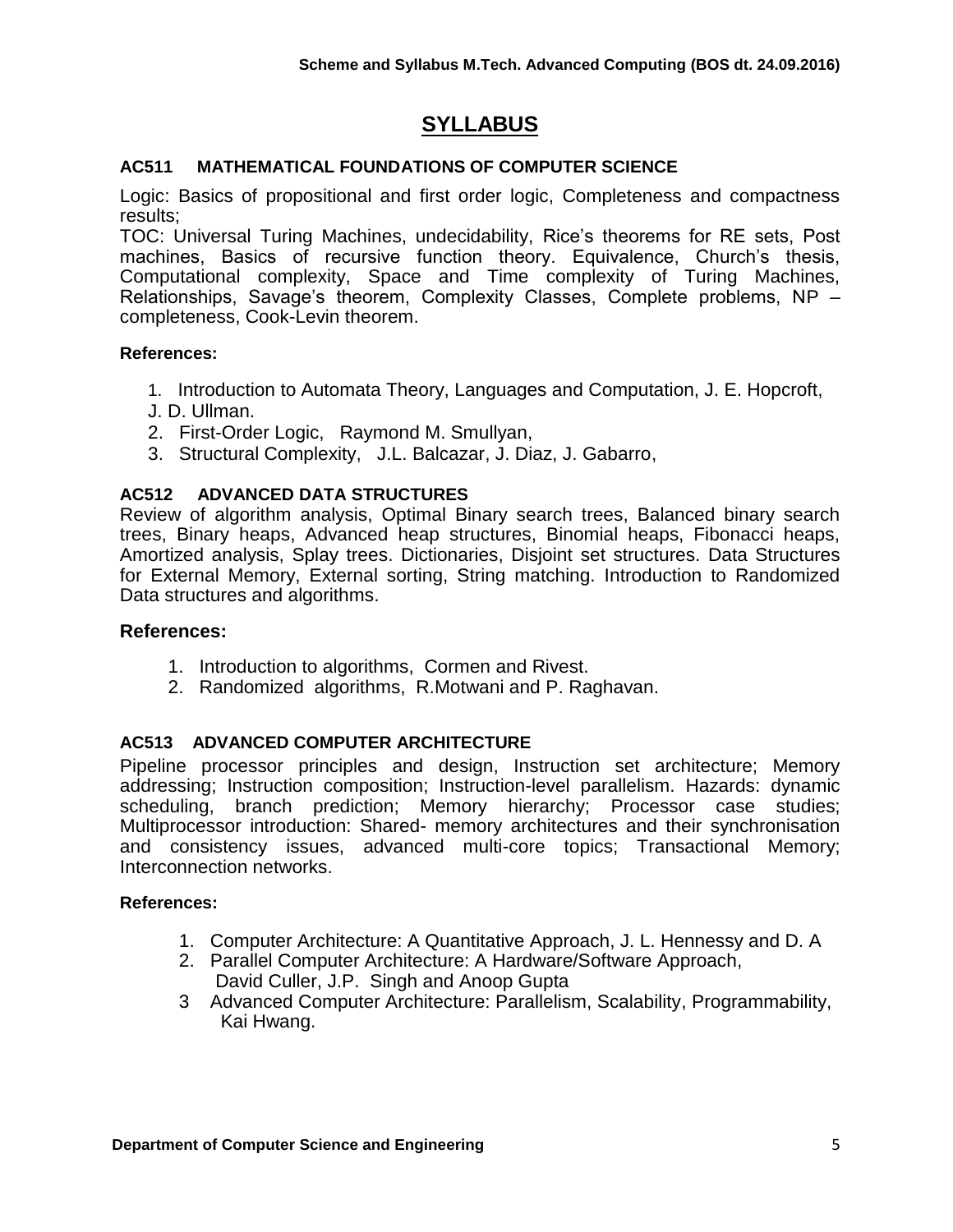### **AC516 SEMINAR**

Students have to collect a International Journal paper on the topics of their interest, prepare a write up and present with suitable demonstration by software or experimental work. Evaluation will be based on relevant topic student has studied, communication skill and reporting/documenting procedure

### **AC521 HIGH PERFORMANCE SCIENTIFIC COMPUTING**

Overview of parallel system organization; Introduction to message passing and MPI programming; Embarrassingly parallel problems; Problem decomposition, graph partitioning, and load balancing; Introduction to shared memory and OpenMP programming; Examples of scientific computing; Parallel Languages.

### **References:**

- 1. Parallel Programming for Multicore and Cluster Systems by Thomas Rauber and Gudula Runger.
- 2. Scientific Parallel Computing by Scott, Clark, and Bagheri.
- 3. Using OpenMP: Portable Shared Memory Parallel Programming by Chapman, Jost, and van der Pas.

### **AC522 GRAPH THEORY AND ALGORITHM**

Graph Basics; Planner Graphs; Optimization and Matching; Connectivity of graphs; Graph Colouring; Graph representations.

Warshall's Algorithm; Depth-First and Breadth-First Searches; Dijkstra's Algorithm; Floyd's Algorithm; Kruskal's and Prim's Algorithms; Travelling Salesman's Problem; K shortest Path Algorithms.

Maximum Matching in Bipartite Graphs: The Hungarian Algorithm; Maximum Flow in a Transport Network: The Ford–Fulkerson Algorithm

#### **References**

- 1. Graph, Network and Algorithm Dieter Jungnickel
- 2. Graph Theory with applications J A Bondy and U S R Murty.

### **AC523 SOFT COMPUTING**

Introduction to neural networks, Working of an artificial neuron, Perceptron, Back propagation algorithm, Adalines and Madalines. Supervised and unsupervised learning, Counter-propagation networks, Adaptive Resonance Theory, Kohonen's Self Organizing Maps, Neocognitron, Associative memory, Bidirectional Associative Memory.

Introduction to fuzzy logic and fuzzy sets, fuzzy relations, fuzzy graphs, fuzzy arithmetic and fuzzy if-then rules, Process control using fuzzy logic, Decision-making fuzzy systems, Applications of fuzzy logic, Hybrid systems like neuro-fuzzy systems.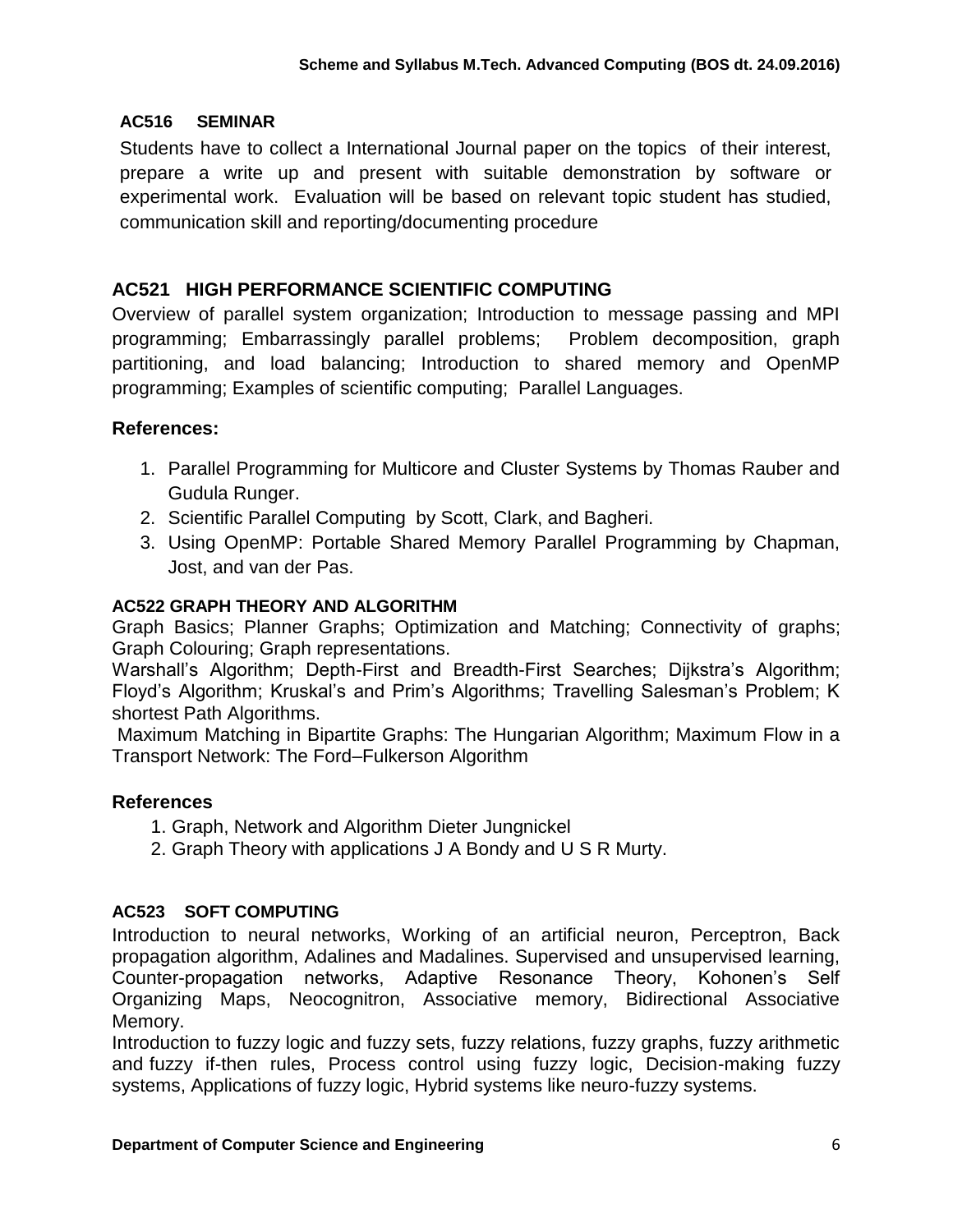Evolutionary Computation: Population-based Search: genetic algorithms and evolutionary computation, Genetic Programming. Swarm optimization, Ant colony optimization. Search techniques like Simulated Annealing, Tabu search etc.

#### **References:**

1. Soft Computing and Intelligent Systems Design b, F.O.Karray and C.De Silva,

2. Neural Networks, Fuzzy Logic and Genetic Algorithms, Rajsekaran and Pai,

### **AC526 SEMINAR**

Students have to collect a International Journal paper on the topics of their interest, prepare a write up and present with suitable demonstration by software or experimental work. Evaluation will be based on relevant topic student has studied, communication skill and reporting/documenting procedure.

### **DEPARTMENT ELECTIVES**

#### **AC531 /IS /CN DATA MINING AND WAREHOUSING**

Basic concept of Data ware house, OLAP and Data mining. OLTP vs. OLAP. Data Warehouse Design - Identifying facts & dimensions, designing fact tables, dimension tables, star flake schema query redirection. OLAP operations Data ware house architecture, Multidimensional schemes:- partitioning strategy, aggregation, data marting, metadata. Capacity planning, tuning the data warehouse testing the data warehouse: developing test plan, testing operational environment Distributed and virtual data warehouses. Data Mining: Basic concept, A statistical perspective on Data Mining-point estimation, models based on summarization, Bayes theorem, Hypothesis Testing, Classification issues, statistical-based algorithms, distance-based algorithms, decision tree-based algorithms and rule based algorithms. Clustering - similarity and distance measures outlier's hierarchical algorithms, partition algorithms, clustering large databases. Association Rules, large item sets, Apriori algorithm, sampling algorithm, partitioning, parallel and distributed algorithms, data parallelism task parallelism. Web Mining- Web Content Mining, Web Structure Mining, Web Usage Mining. Spatial Mining, Special data overview, Special data mining primitives, generation and specialization, spatial rules, spatial classification algorithms. Temporal Mining modelling temporal events, time series, pattern detection Sequences, temporal association rules. Privacy issues with respect to invasive use.

#### **References:**

- 1. Building the data warehouse, W.H Inmon
- 2. Data mining concepts and techniques, Jimali Han and Micheline Kamber

3. Data Mining Introduction and Advance Topic, Margaret H. Dunham and S. Sridhar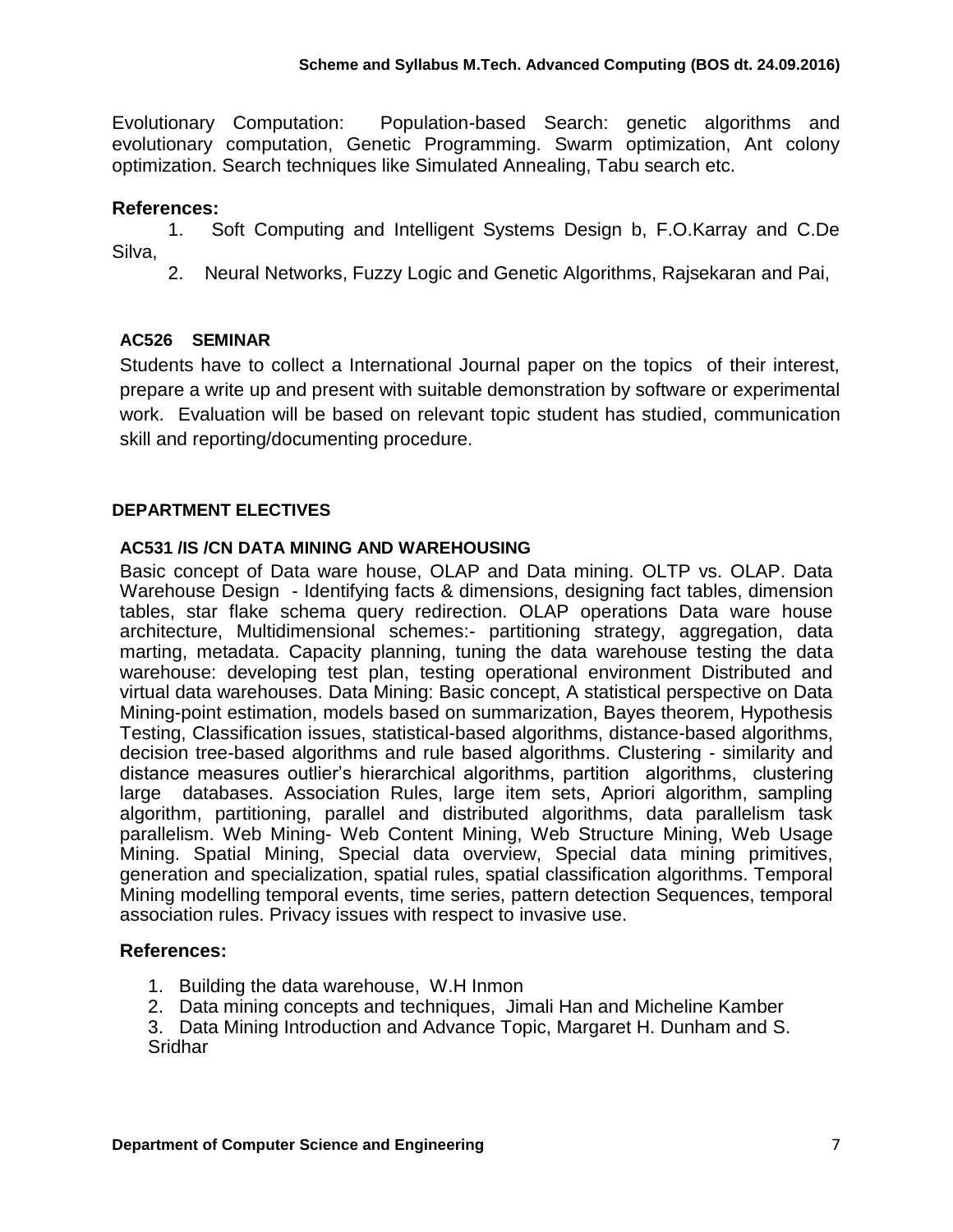#### **AC532 COMPUTER & NETWORK SECURITY**

Introduction to computer and network security. Basic concepts, threat models, common security goals.

Cryptography and cryptographic protocols, including encryption, authentication, message authentication codes, hash functions, one-way functions, public-key cryptography, secure channels, zero knowledge in practice, models and methods for security protocol analysis. Malicious code analysis and defense. Viruses, Worms, spyware, rootkits, botnets, etc. and defenses against them, Detecting Attackers. Software security. Secure software engineering, defensive programming, buffer overruns and other implementation flaws. Language-based security: analysis of code for security errors, safe languages, and sandboxing techniques. Operating system security. Memory protection, access control, authorization, authenticating users, enforcement of security, security evaluation, trusted devices, digital rights management. Network security. Network based attacks, Kerberos,X.509, firewalls, intrusion detection systems, DoS attacks and defense. Case studies: DNS, IPSec. Web security. Securing Internet Communication, XSS attacks and defenses, etc. Advanced topics. Security monitoring, surreptitious communication, data remanence, trusted devices, privacy and security of low-powered devices (RFID) electronic voting, quantum cryptography, penetration analysis, digital rights management and copy protection, security and the law.

### **References:**

1. William Stallings, "Cryptography and Network Security: Principles and Practice", Prentice Hall,New Jersey.

### **AC533 ADVANCED COMPUTER NETWORKS**

Review of networking concepts: Network models, Addressing, Data rate limits, Bandwidth, throughput, Latency, Data link control, Multiple Access,Wired LAN, Wireless LAN, VLAN, SONET, ATM, QoS in ATM, ATM applications, IP addressing, forwarding, and routing, IPv4, IPv6, IP Security, Virtual Private Networks, Transport layer protocol, congestion control, Multimedia Networks: Voice/Video over IP, IP Telephony, Voice over ATM, AAL2, Network management, Optical Networks.

### **AC534 OPERATING SYSTEM DESIGN**

Computer system and operating system overview, Operating system functions and design issues, Design approaches, Types of advanced operating systems, Process abstraction, Process management, system calls, Threads, Symmetric multiprocessing and microkernels.

Scheduling: Uniprocessor, Multiprocessor and Real time systems, concurrency, classical problems, mechanisms for synchronization: semaphores, monitors, Process deadlock and deadlock handling strategies, Memory management, virtual memory concept, virtual machines, I/O management, File and disk management, Operating system security.

Distributed Operating system: architecture, Design issues, Distributed mutual exclusion, distributed deadlock detection, shared memory, Distributed scheduling.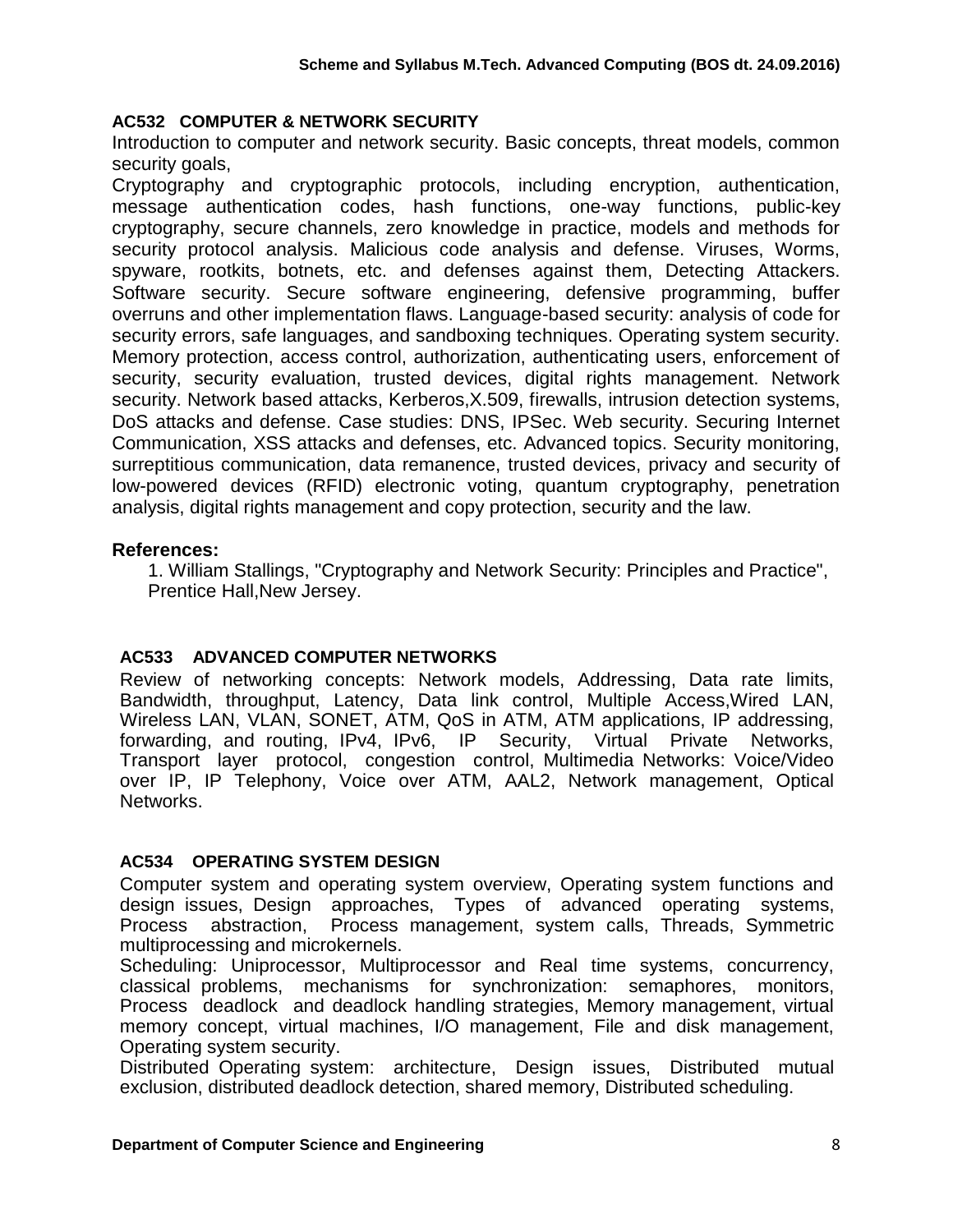Multiprocessor operating systems: architecture, operating system design issues, threads, process synchronization, process scheduling, memory management, reliability and fault tolerance.

### **References:**

- 1. Advanced concept in operating system:M. Singhal, N.G Shivratri
- 2. Operating system internal and design princilples: William stallings

#### **AC535 WIRELESS NETWORK**

Introduction to wireless communication, and future trends, Wireless Generations and Standards, Wireless Physical Layer Concepts, fundamentals of antennas, Cellular Concept and Cellular System Fundamentals. Spread Spectrum Modulation Techniques, Coding and Error Control, Multiple Access Technique for Wireless Communications, OFDM. Wireless LAN Technologies, Wireless IEEE Standards, Mobile Network Layer (Mobile IP). Mobile Transport Layer (Mobile TCP), Mobile Data network (GPRS), WAP Model and architecture, Introduction to Ad hoc networks, Sensor networks, Bluetooth networks and Wireless Mesh networks.

### **References:**

1. Wireless Communications and Networking , William Stallings

- 2. Wireless communication: Principles and Practice, T. S. Rappaport
- 3. Mobile Communications, Schiller

4. Principles of Wireless Networks: A Unified Approach, Pahalvan, K. and Krishnamurthy

### **AC536 STOCHASTIC PROCESS AND QUEUING THEORY**

The objective of this course is to provide the students basic knowledge about probability and stochastic process with applications. The course will include permutation and combinations, probability theory, Random variable, [probability mass function,](http://en.wikipedia.org/wiki/Probability_distribution#Terminology) Binomial, poisson, exponential, normal, uniform distributions ,stochastic process and Markov chains.

Introduction of basic Queuing Theory, Markov Chains and Markov Processes, Birth-Death Processes, Simple Queuing Models (M/M/-/- Queues), Queues with Batch Arrivals, M/G/1 Queue with Residual Life and Imbedded Markov Chain Approach, Queues with Vacations, Bulk Arrivals and Priorities, Discrete Time Queues, Delay Analysis of Queues. Fundamental of Queuing Networks, Open and Closed Queuing Networks, Open Networks of M/M/m type queues. Approximate Models for Open and Closed Queuing Networks, Queuing System Applications, Simulation Modelling of Queuing Systems.

- 1. Donald Gross, James M. Thompson, John F. Shortle and Carl W. Harris, Fundamentalsof Queueing Thoery, Wiley 2008.
- 2. Sanjay K. Bose, An Introduction to Queueing Systems, Springer 2002.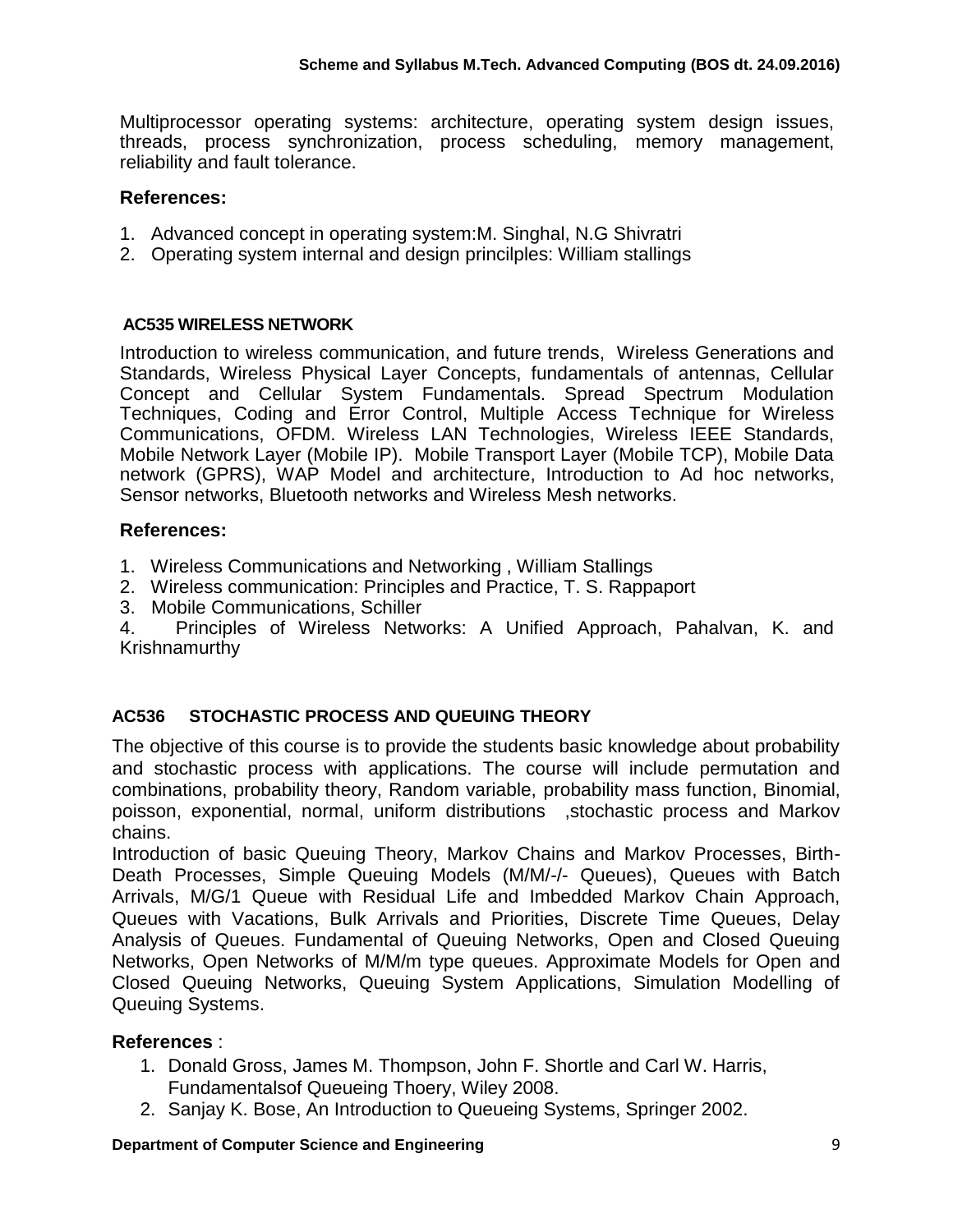- 3. T.G. Robertazzi, Computer Networks and Systems Queueing Theory and Peformance Evaluation, Springer 2000.
- 4. L. Kleinrock, Queueing Systems Volume 1 : Theory, Wiley 1975.

## **AC537 STEGANOGRAPHY AND DIGITAL WATER MARKING**

Steganography: Overview, History, Methods for hiding (text, images, audio, video, speech etc.), Issues: Security, Capacity and Imperceptibility, Frameworks for secret communication (pure Steganography, secret key, public key steganography), Steganography algorithms (adaptive and non-adaptive), Steganography techniques: Substitution systems, Spatial Domain, Transform domain techniques, Spread spectrum, Statistical steganography, Cover Generation and cover selection, Tools : EzStego, FFEncode, Hide 4 PGP, Hide and Seek, S Tools etc.)

Steganalysis: Active and Malicious Attackers, Active and passive steganalysis, Detection, Distortion, Techniques: LSB Embedding, LSB Steganalysis using primary sets, Texture based.

Watermarking: Introduction, Difference between Watermarking and Steganography, History, Classification (Characteristics and Applications), Types and techniques (Spatial-domain, Frequency-domain, and Vector quantization based watermarking), Attacks and Tools (Attacks by Filtering, Remodulation, Distortion, Geometric Compression, Linear Compression etc.), Watermark security & authentication

### **References**:

- 1. Peter Wayner, "Disappearing Cryptography Information Hiding: Steganography & Watermarking", Morgan Kaufmann Publishers, New York, 2002.
- 2. Ingemar J. Cox, Matthew L. Miller, Jeffrey A. Bloom, Jessica Fridrich, Ton Kalker, "Digital Watermarking and Steganography", Margan Kaufmann Publishers, New York, 2008.
- 3. Information Hiding: Steganography and Watermarking-Attacks and Countermeasures by Neil F. Johnson, Zoran Duric, Sushil Jajodia
- 4. Information Hiding Techniques for Steganography and Digital Watermarking by Stefan Katzenbeisser, Fabien A. P. Petitcolas

### **AC538 /IS /CN NATURAL LANGUAGE PROCESSING**

Regular Expressions and Automata, N-grams, Part-of-Speech Tagging, Hidden Markov and Maximum Entropy Models, Formal Grammars of English, Syntactic Parsing, Statistical Parsing, Features and Unification, Language and Complexity, The Representation of Meaning, Computational Semantics, Computational Lexical Semantics, Information Extraction, Question Answering and Summarization, Machine **Translation** 

### **References:**

1. Speech and Language Processing: An Introduction to Natural Language Processing,

Computational Linguistics, and Speech Recognition D. Jurafsky and J. Martin

2. Foundations of Statistical Natural Language Processing Manning and H. Schutze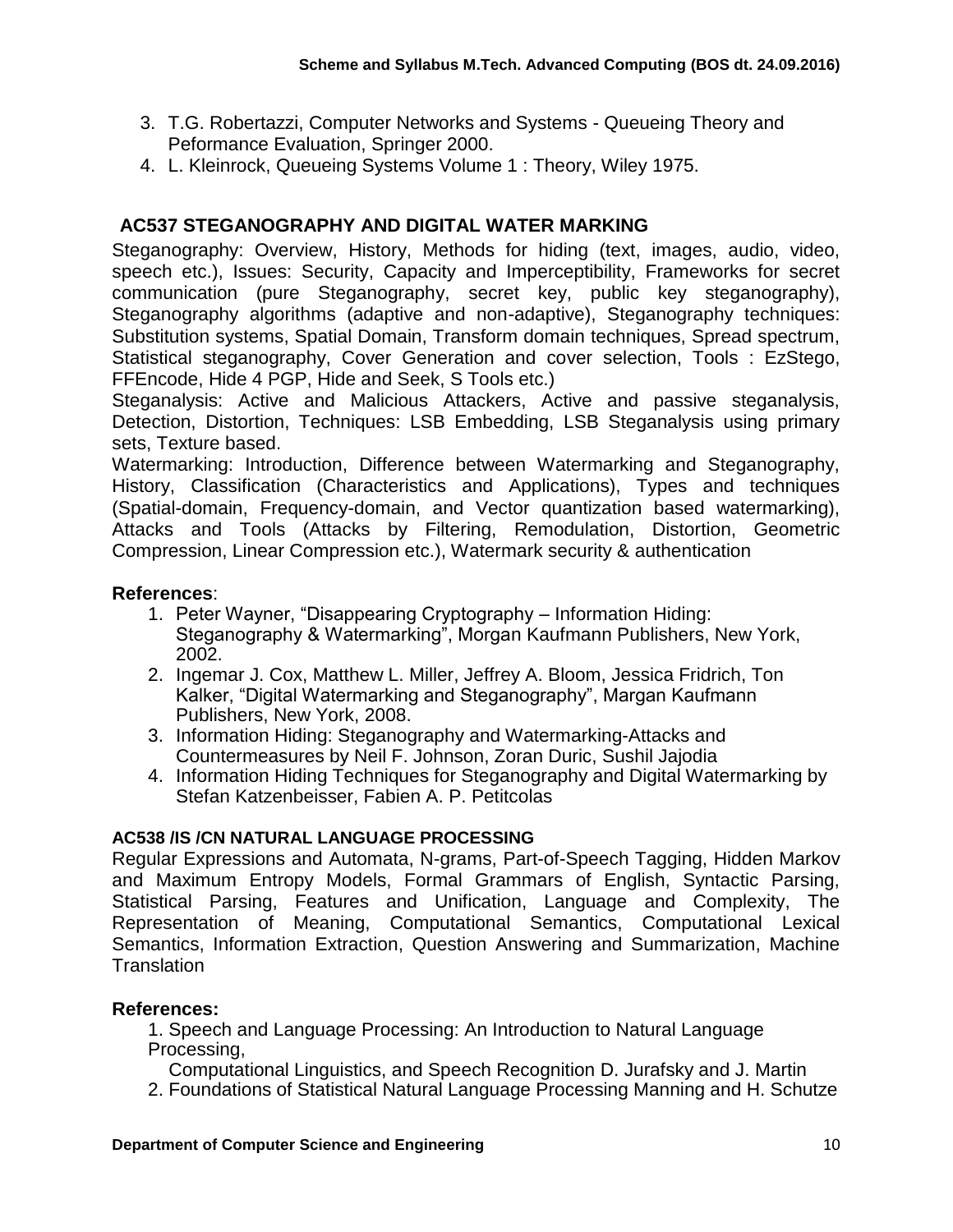### **AC541 /IS /CN ADVANCED SOFTWARE ENGINEERING**

Software Project Management, Metrics and measurement, Software Configuration management, Software risk management, Requirements Engineering, Software quality assurance, software reliability models.

Object oriented design, object oriented programming (with C++), Formal specifications, Formal verification of programs, Jackson method for design, CASE tools and technology, Clean room method for software development, Information system design, Real-time software specification and design.

Enterprise architectures, Zachman's Framework, Architectural styles, Design Patterns, Architecture Description Languages, Product-Line architectures, Component Based Development.

#### **References:**

- 1. An integrated approach to Software Engineering, Pankaj Jalote.
- 2. Software Engineering: A Practitioner approach, Roger Pressman.

3. Software Architecture in Practice. Len Bass, Paul Clements, Rick Katzman, Ken Bass

- 4. Software Engineering, L. Pfleeger.
- 5. Pattern Oriented Software Architecture, Volumes 1 & 2, Stal, Doughlas Schmidt

### **AC 542/IS /CN CRYPTOGRAPHY**

Introduction to cryptography, Security Attacks, mechanism and Services. Cryptosystems, Conventional

encryption model and techniques, classical encryption techniques- substitution ciphers and transposition

ciphers, cryptanalysis, stream and block ciphers. Block ciphers principals, fiestal structure, SPN, DES,

triple DES, AES,IDEA encryption and decryption, key distribution. finite field: Introduction to graph,

ring and field, modular arithmetic, Fermat's and Euler's theorem, Euclid's algorithm, Chinese remainder theorem, Entropy and Huffman's coding. Comparison of symmetric and public-key cryptographic systems, Principals of public key crypto systems, RSA algorithm, Diffle-Hellman key exchange algorithm, Message Authentication and Hash Function: security of hash functions and MACS, MD5 message digest algorithm, secure hash algorithm (SHA). Digital Signatures.

#### **References:**

- 1. Cryptography and Network Security: Principles and Practice William Stallings,
- 2. Cryptography Theory and Practice Douglas R. Stinson.

#### **AC 543/IS/CN SIMULATION AND MODELLING**

Introduction: Systems, modelling, general systems theory, Concept of simulation, Simulation as a decision making tool, types of simulation. Random Numbers and Queuing Theory: Pseudo random numbers, methods of generating random variables, discrete and continuous distributions, testing of random numbers, Concepts of Queuing theory.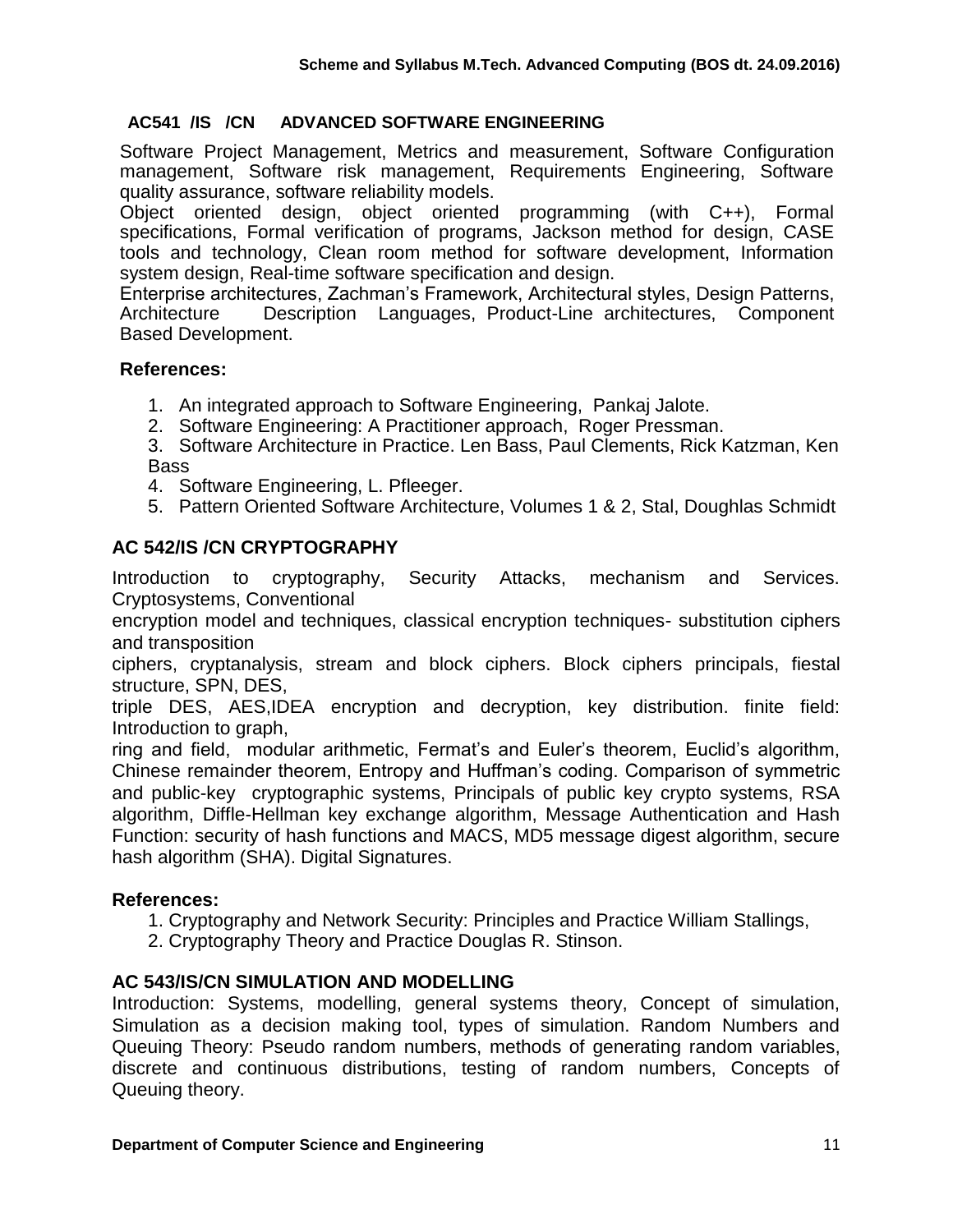Design of Simulation Experiments :Problem formulation, data collection and reduction, time flow mechanism, key variables, logic flow chart, starting condition, run size, experimental design consideration, output analysis and interpretation validation.

Simulation Languages: Comparison and selection of simulation languages, study of these simulation language.

Case studies: Development of simulation models using simulation language studied for systems like queuing systems, Production systems, Inventory systems, maintenance and replacement systems and Investment analysis.

### **References:**

- 1. System Simulation, Geoffrey Gordon
- 2..System Simulation with Digital Computer, Narsingh Deo

# **AC 544/IS /CN DISTRIBUTED DATABASES**

Introduction: Distributed Data processing, Distributed database system (DDBMSS), Promises of DDBMSs, Complicating factors and Problem areas in DDBMSs, Overview Of Relational DBMS Relational Database concepts, Normalization, Integrity rules, Relational Data Languages, Relational DBMS.

Distributed DBMS Architecture: DBMS Standardization, Architectural models for Distributed DBMS, Distributed DBMS Architecture.

Distributed Database Design: Alternative design Strategies, Distribution design issues, Fragmentation, Allocation.

Semantic Data Control: View Management, Data security, Semantic Integrity Control.

Overview of Query Processing: Query processing problem, Objectives of Query Processing, Complexity of Relational Algebra operations, characterization of Query processors, Layers of Query Processing.

Introduction to Transaction Management: Definition of Transaction, Properties of transaction, types of transaction.

Distributed Concurrency Control: Serializability theory, Taxonomy of concurrency control mechanisms, locking bases concurrency control algorithms.

Parallel Database Systems: Database servers, Parallel architecture, Parallel DBMS techniques, Parallel execution problems, Parallel execution for hierarchical architecture.

Distributed Object Database Management systems: Fundamental Object concepts and Object models, Object distribution design. Architectural issues, Object management, Distributed object storage, Object query processing. Transaction management.

Database Interoperability: Database Integration, Query processing.

- 1. Principles of Distributed Database Systems, Second Edition, M.TamerOzsu Patrick Valduriez
- 2. Distributed Databases principles and systems, StefanoCeri,GiuseppePelagatti,TatamcGrawHill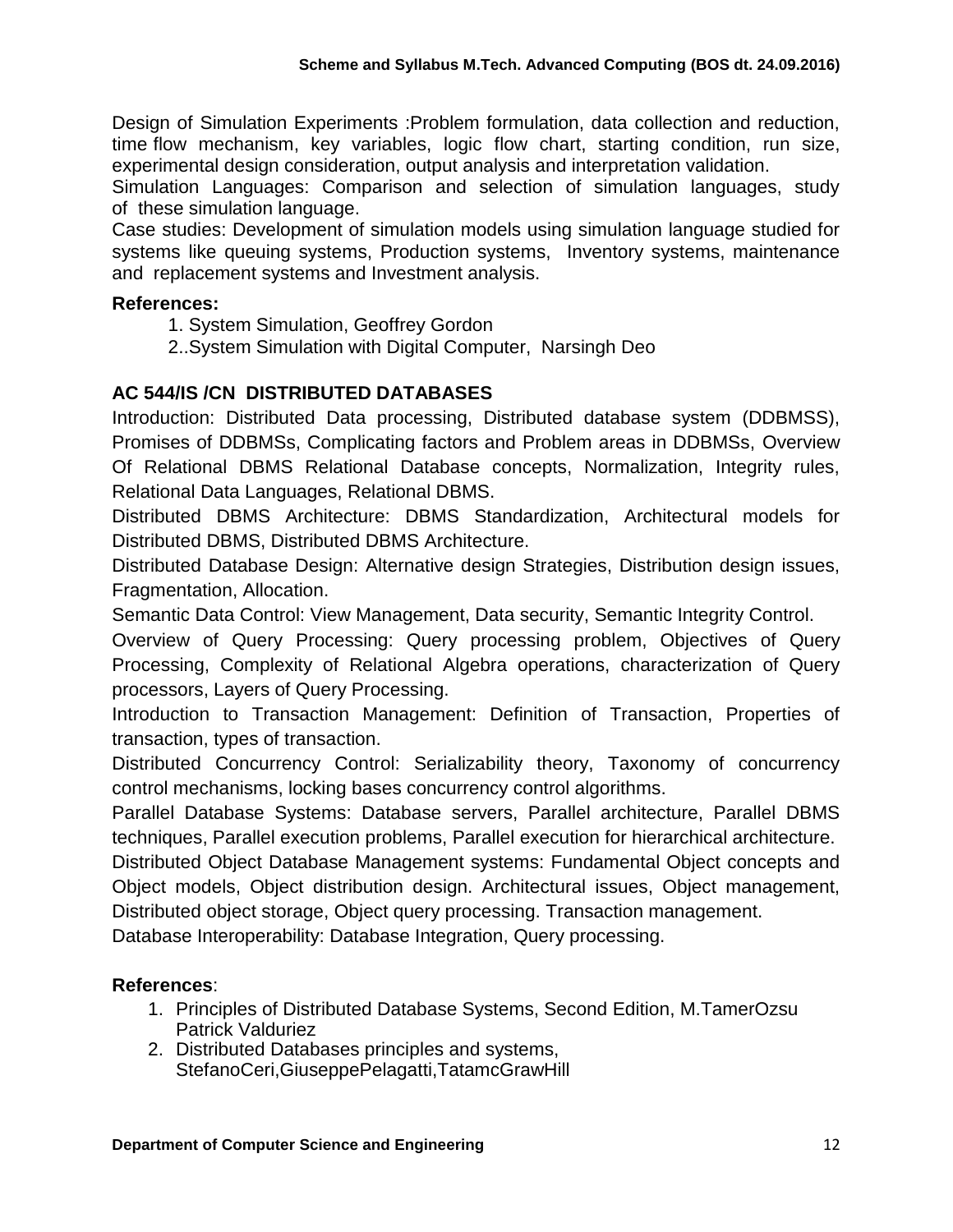### **AC545 /IS /CN WEB SEARCH AND INFORMATION RETRIEVAL**

Information retrieval model, Information retrieval evaluation, Searching the web, Document Representation, Query languages and query operation, Metadata search, Indexing and searching, Scoring and ranking feature vectors, Ontology, domain specific search, Parallel and distributed information retrieval, Text and multimedia languages, Social networks.

### **References:**

1. An introduction to Information Retrieval Manning, C., Raghavan, P., and Schutze, H.

2. Mining the web: Mining the Web: Discovering knowledge from hypertext data. Morgankaufman Chakrabarti, S.

### **AC 546 /IS /CN PARALLEL ALGORITHMS**

Parallel algorithms: Introduction, Terminology, Pipelining & data parallelism, Control parallelism, scalability.

PRAM algorithms: Serial and Parallel computation; Processor arrays, Multiprocessors & Multi-computers, Flynn's taxonomy, Speedup Scaled Speedup and Parallelizability. Parallel Programming Languages, Mapping & Scheduling;

Matrix Multiplication Algorithm: Sequential, Processor arrays, Multi-computers.

Fourier transform: Introduction, Discrete, Inverse discrete, Fast Fourier transform. Sorting algorithms, Dictionary operation, Graph algorithm, Combinatorial Search.

### **References:**

- 1. Parallel computing by Michael J. Quinn.
- 2. The Design of Parallel and Analysis Algorithms by Selim G. AkM.

### **AC547 /IS /CN EMBEDDED SYSTEMS**

Introduction, Hardware & electronics fundamentals, Peripherals, Program Design and Analysis, Processes and Operating system, Real time Operating system Memory, Interfacing, Examples of Embedded systems: Digital Camera Examples, Smart card application, Embedded database applications, etc State Machine and Concurrent Process Models, Control Systems Verilog programming, Programming of mobile and Hand-held devices. IC Technology Full-Custom (VLSI) IC Technology, Semi-Custom (ASIC) IC Technology, Programmable Logic Device (PLD) IC Technology, FPGA. Hardware Software Partitioning, Hardware/Software Co-Simulation, Intellectual Property Cores, Low Power design.

- 1. Embedded system Design, Frank Vahid, Tony Givargis
- 2. Computer as Components, Wayne Wolf,
- 3. 8051 Microcontroller an Application Based introduction, Braithwaite Cowan, Parchizadeh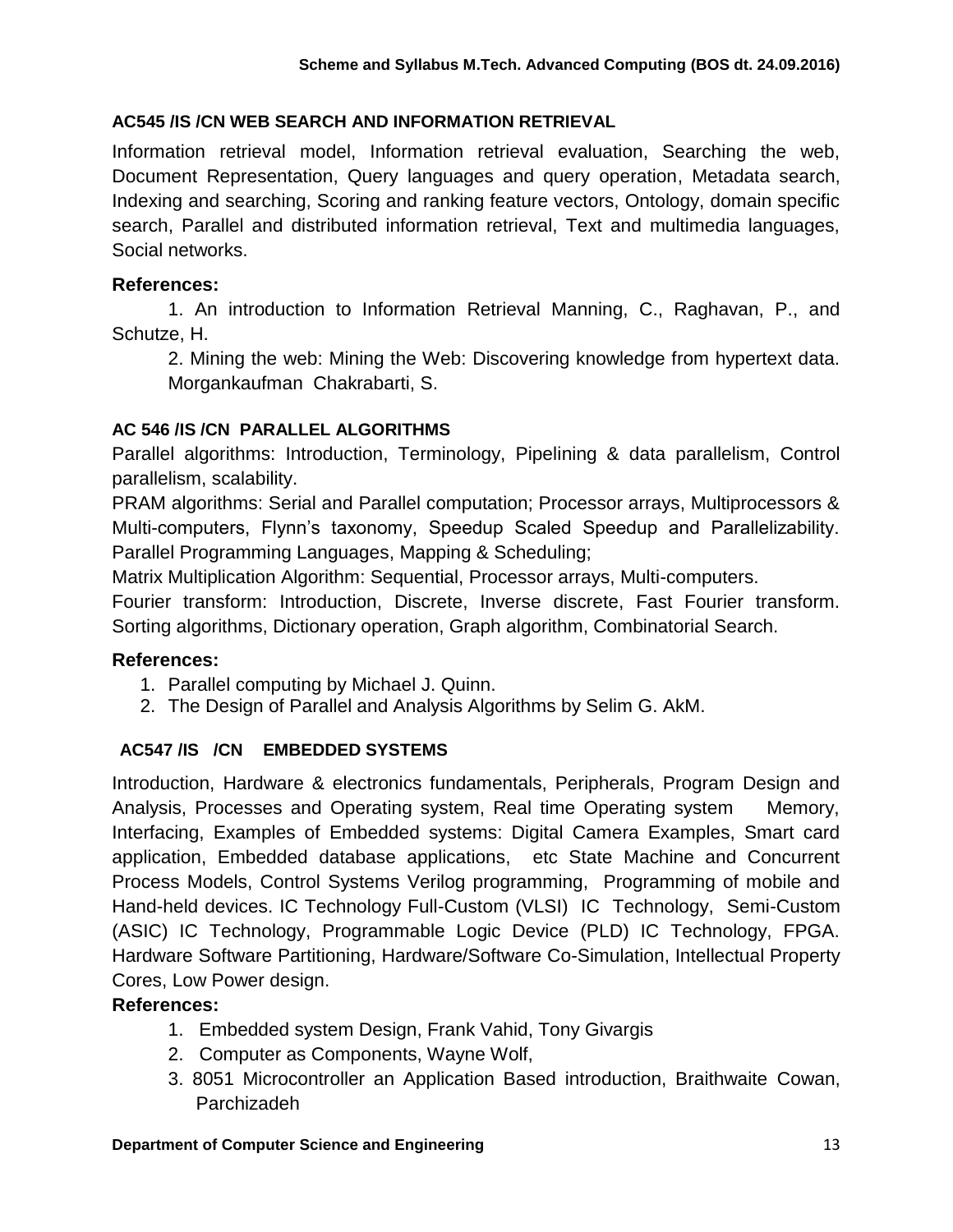- 4. 8051 Microcontroller & Embedded Systems, Rajiv Kapadia
- 5. The 8051 Microcontroller & Embedded Systems, Mazidi & Mazida

### **AC548 /IS /CN RANDOMIZED ALGORITHMS**

Introduction to randomized algorithms. Game Theoretic Techniques. Probabilistic Method, Markov Chains and Random Walks. Randomized Data Structures: Treaps, skip lists, Hash tables. Geometric algorithms and linear programming, Graph algorithms, Approximate Counting, Online Algorithms.

#### **References:**

1. Randomized Algorithm Motwani and Raghavan.

### **HUM XXX PROFESSIONAL COMMUNICATION**

#### **OPEN ELECTIVES**

#### **AC 551 /IS /CN DISTRIBUTED COMPUTING**

Introduction to Distributed System: Goals, Hardware concepts, Software concepts, and Client- Server model. Example of distributed systems. Communication: Layered protocols, Remote procedures call, Remote object invocation, Message-<br>oriented communication. Stream oriented communication. Inter process oriented communication, Stream oriented communication. Inter process communication in UNIX/LINUX. Processes: Threads, Clients, Servers, Code Migration, Software agent.Naming: Naming entities, locating mobile entities, removing un-referenced entities. Synchronization: Clock synchronization, Logical clocks, Global state, Election algorithms, Mutual exclusion, Distributed transactions.

Consistency and Replication: Introduction, Data centric consistency models, Client centric consistency models, Distribution protocols, Consistency protocols. Fault Tolerance: Introduction, Process resilience, Reliable client server communication, Reliable group communication. Distributed commit, Recovery. Security: Introduction, Secure channels, Access control, Security management. Distributed File System: Sun network file system, CODA files system, Google File System.

#### **References:**

1. Distributed Systems: Principles and Paradigms, Taunenbaum

2. Distributed Systems: Concepts and Design, G. Coulouris, J. Dollimore, and T. Kindberg,

#### **AC552/IS /CN INFORMATION THEORY AND CODING**

Information and entropy information measures, Shannon's concept of information. Channel coding, channel mutual information capacity (BW) , theorem for discrete memory less channel, information capacity theorem , error detecting and error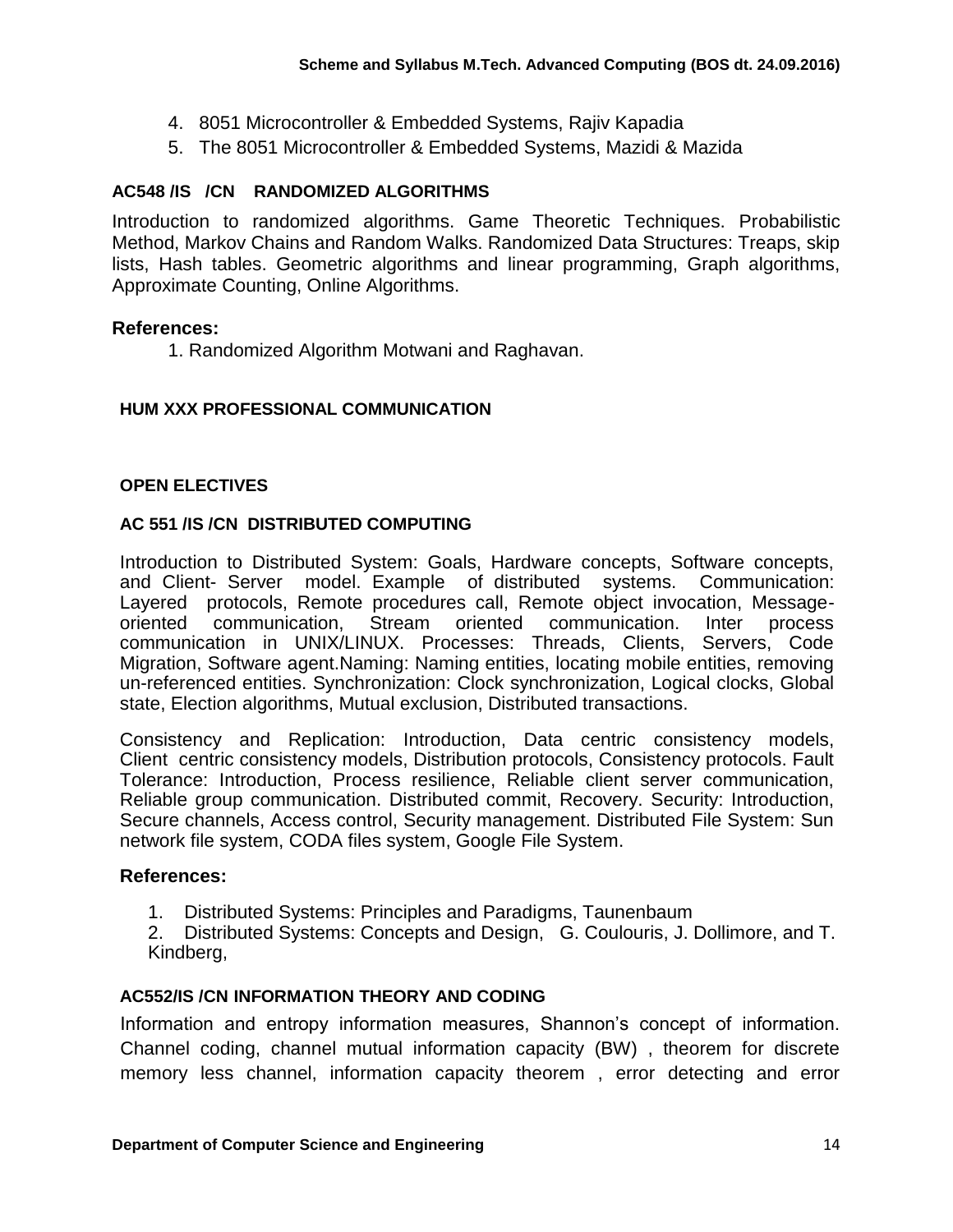correcting codes, Types of codes: block codes, hamming and Lee metrics, description of linear block codes , parity check codes ,cyclic code. Masking techniques.

Compression : loss less and lossy, Huffman codes, LZW algorithm, Binary image compression schemes, run length encoding, CCITT group 3 1-D compression, CCITT group 3 2D compression, CCITT group 4 2D Compression. Convolutional codes, sequential decoding. Video image compression: CITT H 261 Video coding algorithm, audio (speech) compression. Cryptography and cipher.

### **References:**

- 1. Information Theory, Coding and Cryptography, R Bose
- 2. Multimedia system Design, Prabhat K Andleigh and Kiran Thakrar
- 3. Multimedia Communications, Fred Halsall

### **AC553 OPTIMIZATION TECHNIQUES**

Introduction: Engineering application of Optimization, Formulation of design problems as mathematical programming problems, General Structure of Optimization Algorithms ,Constraints, The Feasible Region, Branches of Mathematical Programming ,Gradient Information, The Taylor Series, Types of Extrema, Necessary and Sufficient Conditions for Local Minima and Maxima, Classification of Stationary Points , Convex and Concave Functions, Optimization of Convex Functions, General Properties of Algorithms ,An Algorithm as a Point-to-Point Mapping, An Algorithm as a Point-to-Set Mapping Closed Algorithms , Descent Functions, Global Convergence, Rates of Convergence.

Unconstrained Optimization: One dimensional optimization techniques: Dichotomous Search, Fibonacci Search ,Golden-Section Search, Quadratic Interpolation Method ,Cubic Interpolation, The Algorithm of Davies, Swann, and Campey, Inexact Line Searches , Multidimensional Gradient Methods ,Steepest-Descent Method, Newton Method Gauss-Newton Method, Conjugate-Direction Methods: Conjugate Directions, Basic Conjugate-Directions Method, Conjugate-Gradient Method, Minimization of Nonquadratic Functions, Fletcher-Reeves Method, Powell's Method, Partan Method. Quasi-Newton Methods: The Basic Quasi-Newton Approach, Generation of Matrix Sk ,Rank-One Method, Davidon-Fletcher-Powell Method, Broyden-Fletcher-Goldfarb-Shanno Method, Hoshino Method, The Broyden Family, The Huang Family, Practical Quasi-Newton Algorithm, Applications of Unconstrained Optimization, Nonlinear Least Squares Problem and Algorithms.

Linear Programming: Graphical method, Simplex method, Duality in linear programming (LP),Sensitivity analysis, Interior-Point Methods, Primal-Dual Solutions and Central Path, Primal Affine-Scaling Method, Primal Newton Barrier Method, Primal-Dual Interior-Point Methods.

Nonlinear Constrained Optimization: Constrained Optimization, Constraints, Classification of Constrained Optimization Problems, Simple Transformation Methods ,Lagrange Multipliers , First-Order Necessary Conditions, Second-Order Conditions,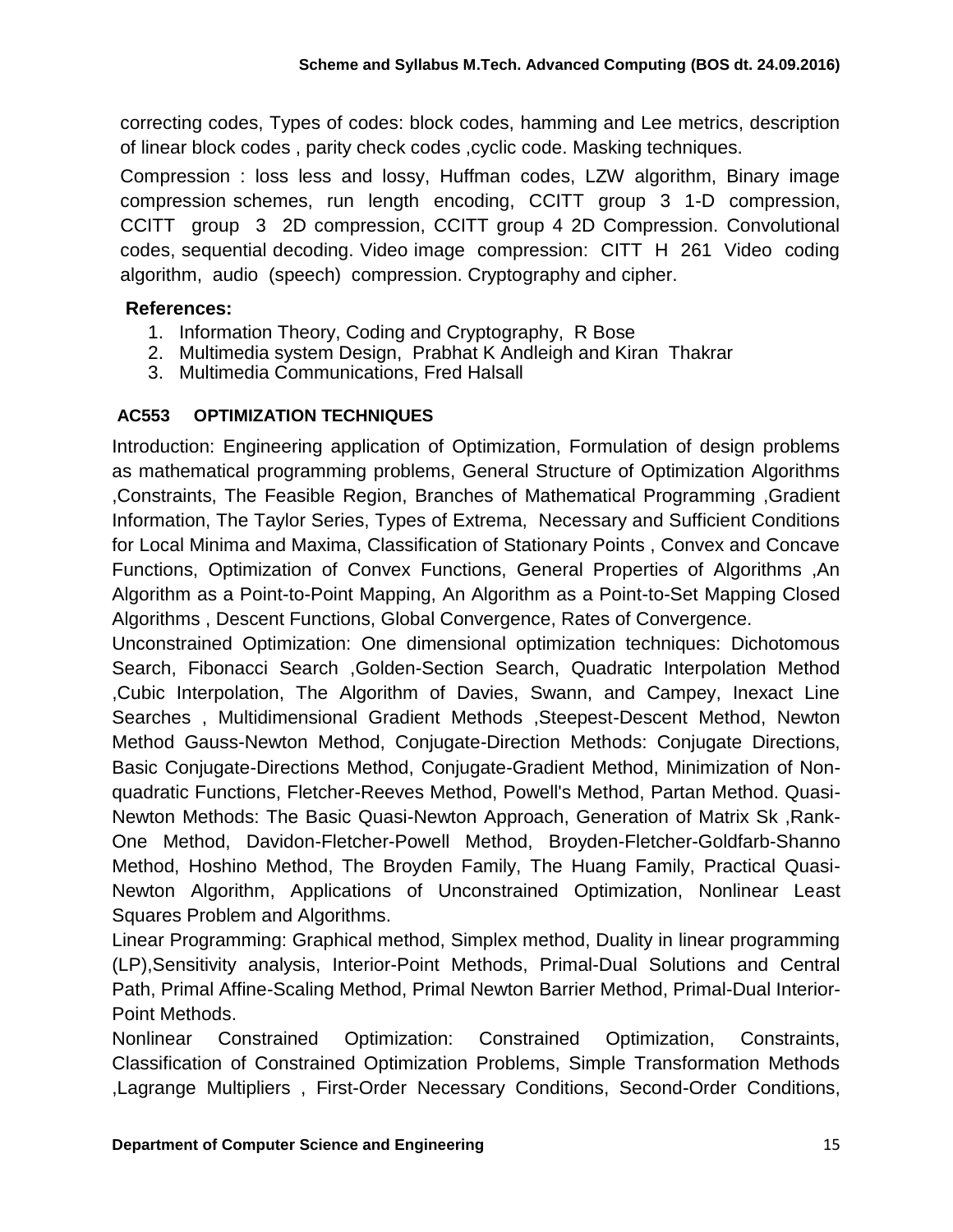Convexity , Duality Quadratic And Convex Programming: Convex QP Problems with Equality Constraints, Active-Set Methods for Strictly Convex QP Problems , Interior-Point Methods for Convex QP Problems, Cutting-Plane Methods for CP Problems, Ellipsoid Methods.

Minimax Methods: Minimax Algorithms, Improved Minimax Algorithms,

### **References:**

- 1. Practical Optimization Algorithms And Engineering Applications, by Andreas Antoniou, Springer publication.
- 2. An Introduction To Optimization by EDWIN K. P. CHONG & STANISLAW H. ZAK, Wiley publication.

### **AC 554 BIOMETRICS**

Introduction: Definitions, biometric modalities, benefits of biometric versus<br>traditional authenticated methods. Key biometric terms and processes. traditional authenticated methods. Key biometric terms and processes. Authenticationtechnologies: storage tokens, dynamic tokens, token usability. Design of a Biometric System: Building blocks, Modes of operation.

Biometric technologies: Passive & active biometric, user acceptance Ease of use, technology cost, depoyability, Invasiveness of the technology, maturity of the technology. Fingerprint verification: Minutiae Based Fingerprint Matching, Nonminutiae Based Representations, finger print component, algorithms for interpretation .Fingerprint Enhancement, and Fingerprint Classification.

Face Recognition:- Introduction, Authentication vs. Identification, Challenges in Face recognition, Algorithms for face recognitions.

Iris Recognition: Introduction, devices for capturing Iris, Iris representation schemes, Iris recognition algorithms. Hand Geometry Recognition, Gait Recognition, The Ear as a Biometric, Voice Biometrics, A Palmprint Authentication System. On-Line Signature Verification.3D Face Recognition. Automatic Forensic Dental Identification, DNA.

Introduction to Multibiometrics.- Multispectral Face Recognition.- Multibiometrics Using Face and Ear.- Incorporating Ancillary Information in Multibiometric Systems. Multimodal Biometrics: Limitations of unimodal systems, multibiometric scenarios, levels of fusion, system design, score fusion techniques, score normalization, userspecific parameters, and soft biometrics. The Law and the Use of Biometrics.- Biometric System Security.- Spoof Detection Schemes.- Linkages between Biometrics and Forensic Science.- Biometrics in Government Sector.- Biometrics in the Commercial Sector.- Biometric Standards.- Biometrics Databases Case Study Presentations: Biometrics in Banking Industry, Biometrics in Computerized, Patient Records, Biometrics in Credit Cards, Biometrics in Mass Disaster Victim, Identification Forensic Odontology.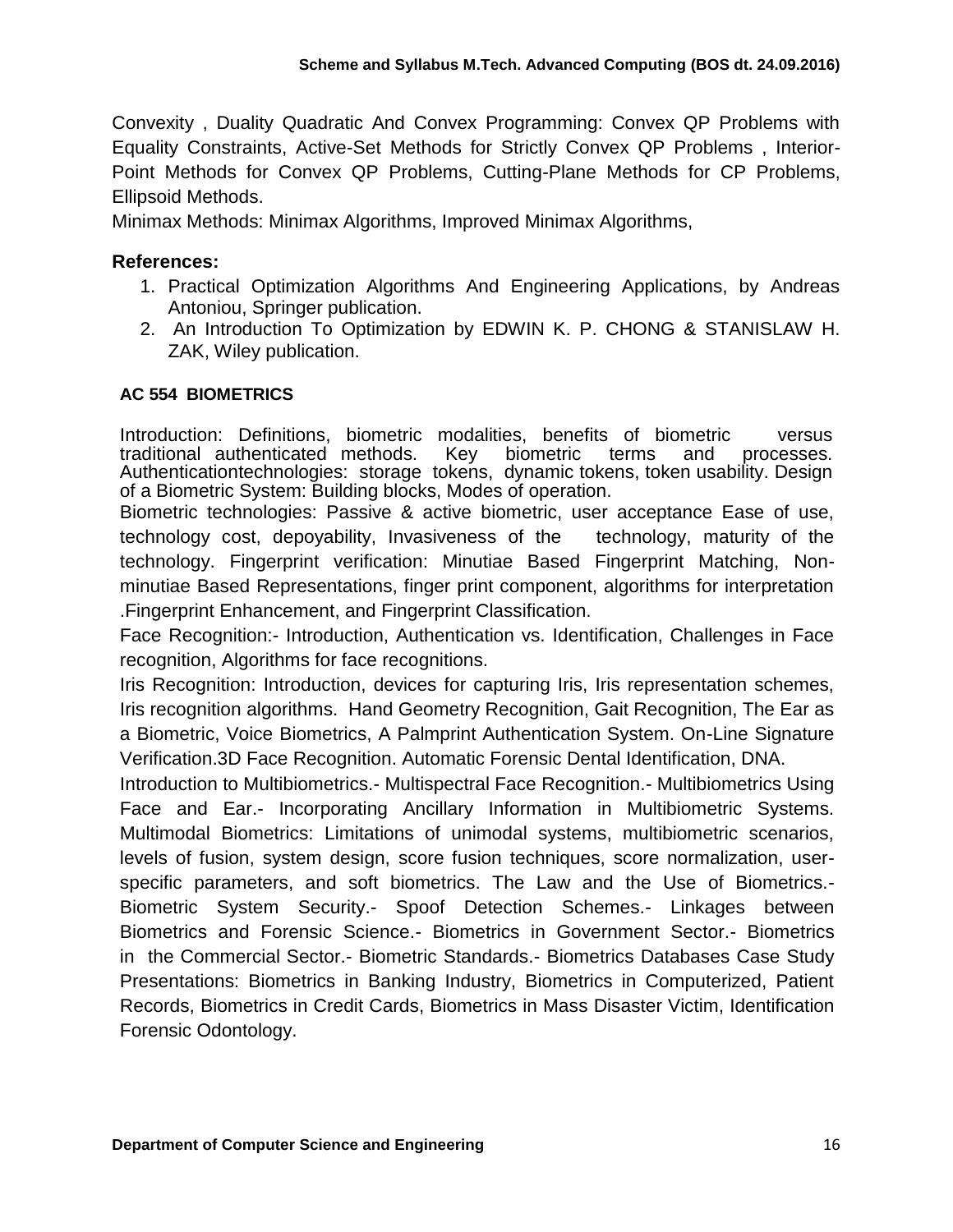### **Refences:**

1. Biometrics for network security, PaulReid,

2. Handbook of Fingerprint Recognition , D. Maltoni, D. Maio, A. K. Jain, and S. Prabhakar,

3. BIOMETRICS: Personal Identification in Networked Society A. K. Jain, R. Bolle, S. Pankanti,

4. Biometric Systems: Technology, Design and Performance Evaluation, J.

Wayman, A.K. Jain, D Maltoni, and D. Maio

### **AC555/ IS /CN Cluster and Grid Computing**

Cluster Computing: Introduction, Hardware for cluster computing, Software architectures for cluster computing based on shared memory (OpenMP) and messagepassing (MPI/PVM) models, Performance evaluation tools, Configuring and Tuning Clusters.

Grid Computing: The Evolution Grid Technologies, Programming models - A Look at a Grid Enabled Server and Parallelization Techniques, Grid applications, Grid architecture, Grid relationship to other Distributed Technologies, Computational and Data Grids, Semantic grids, Grid Management systems: Security, Grid-Enabling software and Grid enabling network services, Virtualization Services for Data Grids; Case Study, Setting up Grid, deployment of Grid software and tools.

### **References**:

- 1. R. Buyya, High Performance Cluster Computing , Prentice Hall, USA, 1999.
- 2. Parallel Programming with MPI by Peter Pacheco, Morgan Kaufmann, 1998.
- 3. I. Foster and C. Kesselman, The Grid : Blueprint for a New Computing Infrastructure , Morgan Kaufmann Publishers , 1999.

#### **AC 556/IS /CN CLOUD COMPUTING**

Cloud Computing: Introduction, Working of cloud computing, benefits;

Understanding Cloud Computing: Developing cloud computing services, Discovering cloud services; Cloud Computing for Everyone: Centralizing email communications, Cloud computing for community; Cloud Computing for the Corporation: Managing Schedules, Managing Projects; Using Cloud Services: Collaborating on Calendars, Schedules, and Task Management, Collaborating on Project Management. Outside the Cloud: Other Ways to Collaborate Online: Collaborating via Web-Based Communication Tools, Collaborating via Social Networks and Groupware.

- 1. Michael Miller, "Cloud Computing", Pearson Education, New Delhi, 2009.
- 2. Implementing and Developing Cloud Computing Applications by DAVID E.Y. SARNA, CRC Press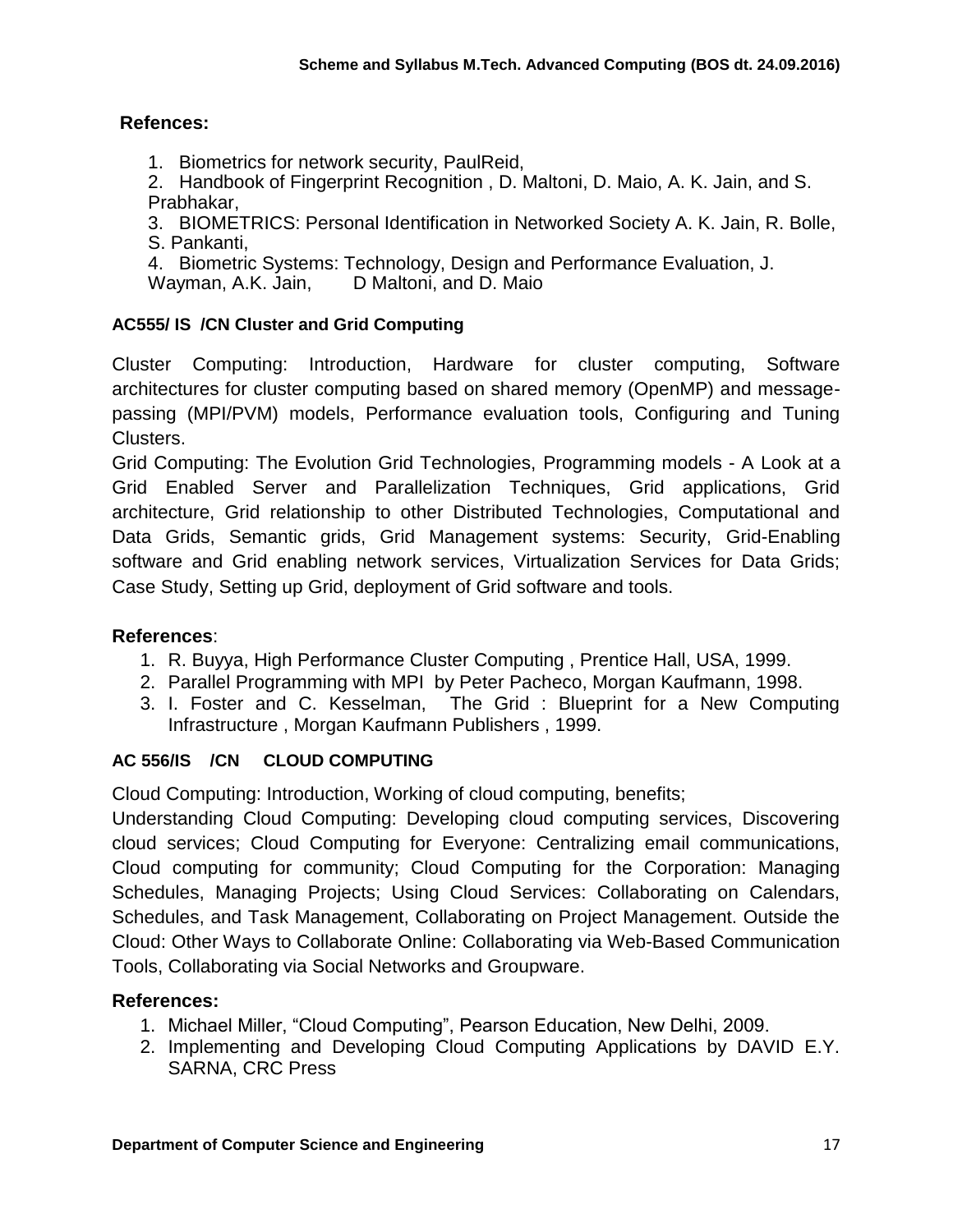#### **AC557 /IS /CN DIGITAL IMAGE PROCESSING**

Introduction to Image Processing Systems, Digital Image Fundamentals:- Image model, Relationship between Pixels, Imaging geometry, Camera model. Image Sensing and Acquisition.

Sampling and quantization. Image Enhancement and in spatial Domain: Point processing, Neighbourhood Processing, High pass filtering, High boost filtering, zooming. Image Enhancement based on Histogram modelling. Image Enhancement in frequency domain: 1D& 2D Fourier transform, Low pass frequency domain filter, High pass frequency domain filters, Holomorphic filtering. Image Segmentation:- Detection of discontinuation by point detection, line detection, edge detection. Edge linking and boundary detection:- Local analysis, global by graph, theoretic techniques. Thresh-holding, Morphology, Representation and description. Discrete image transform. Image Compression. Wavelet transformation.

#### **References:**

- 1. Digital Image Processing, Gonzalez & Wood
- 2. Digital Image Processing, A.K.Jain
- 3. Image Processing, Dhananjay K. Techkedath

#### **AC558 /IS /CN CAD OF DIGITAL SYSTEMS**

Basic Mathematical Concepts, Introduction to design methodologies, Design automation tools, Algorithmic graph theory and computational complexities, Computational Approaches and methods for combinatorial optimization, Design of digital hardware and HDLs, Introduction to logic circuits, Implementation technologies, Verilog Programming concepts, Gate level modelling , Data flow modelling , Behavioural modelling, Combinational circuit design, Flip- flops, registers, counters and processor, Sequential circuits design, Tasks and functions, Timing and Delays ,Data Structure in VLSI design , Layout, placement and partition, floor planning, routing, Logic Synthesis, Model Optimization, Verification and Testing , Simple Microprocessor Design .

#### **References:**

- 1. Algorithm for VLSI Design automation, Sabih H. Gerez
- 2. Fundamental of Digital Logic with Verilog Design, Brown & Vranesic
- 3. Verilog HDL, Samir Palnitkar
- 4. Digital VLSI Design with Verilog, John Williams

#### **AC559 /IS /CN OBJECT-ORIENTED DESIGN AND MODELLING**

Object Orientation, OMT Methodology, Object Modelling: Object and Class, Link and Association, Generalization, Aggregation Multiple Inheritance, Packages. Object Meta modeling, Metadata and Metamodels.Functional Modeling.UML, Interactive Modeling.Analysis: Object Model, Data Dictionary, Dynamic Model, Functional Model, System Design. Detailed Design, Evaluating the Quality of a Design Model. Object Oriented Languages.